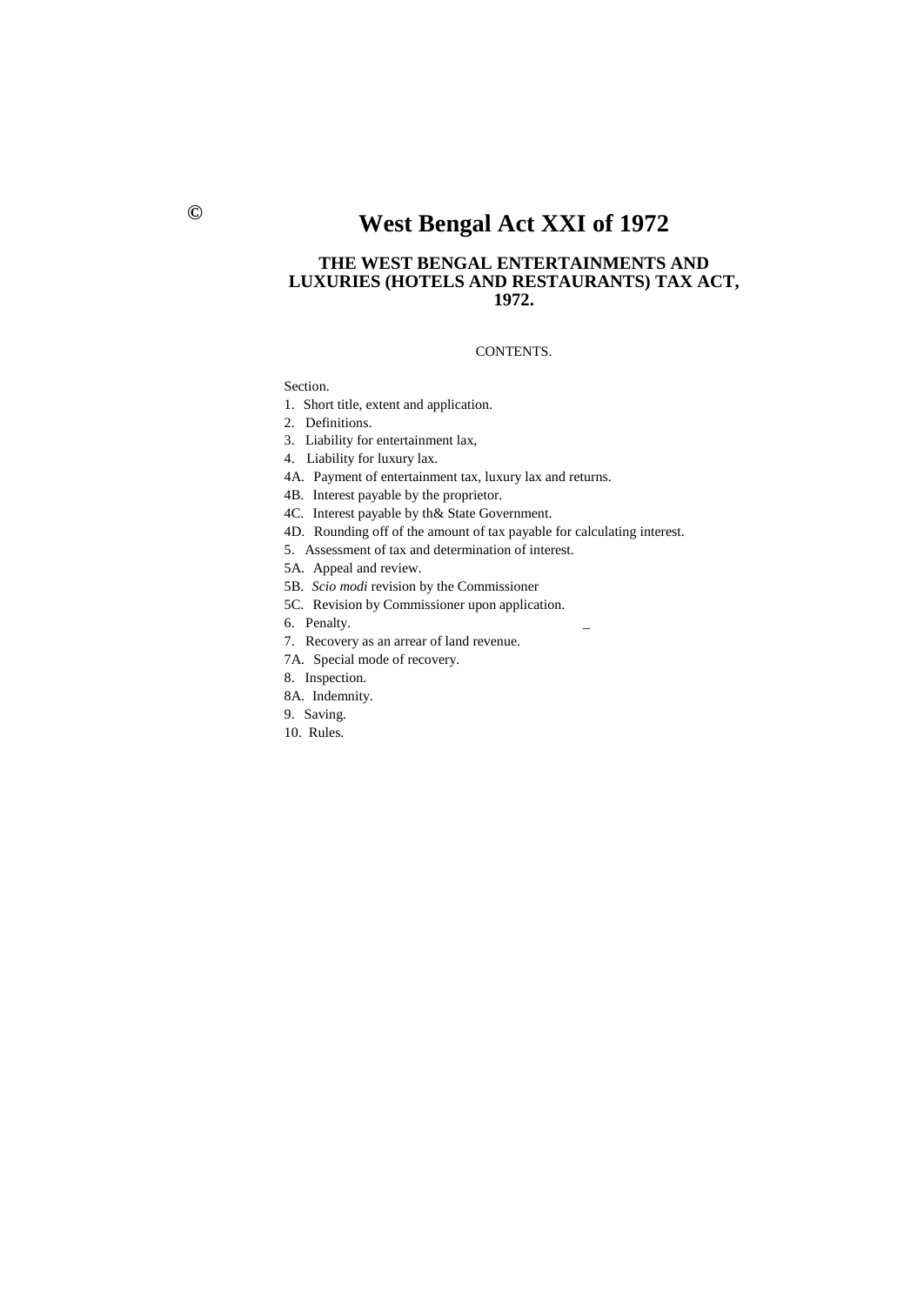# **West Bengal Act XXI of 1972 THE WEST BENGAL ENTERTAINMENTS AND LUXURIES (HOTELS AND RESTAURANTS) TAX ACT, 1972<sup>1</sup> .**

Wesl Ben. Acl X of 1974. West Ben. Act VH of 1975. West Ben. Act 111 of 1979. West Ben. Acl V of 1985. West Ben. Act ITI of 1988. West Ben. Act VIII of 1990. Wesl Ben. Act I of 1992. West Ben. Act XVI of 1994. West Ben. Act V of 1997. West Ben. Act XXIII of 1997. Wesl Ben. Acl III of 1999.

AMENDED

*[25th July, 1972.]*

*An Act to provide for the imposition of taxes on entertainments and luxuries* IN *hotels and restaurants.*

WHEREAS it is expedient to provide for ihe imposition of taxes on entertainments and luxuries in hotels and restaurants and for matters connected therewith;

It is hereby enacted in the Twenty-third Year of the Republic of India, by the Legislature of West Bengal, as follows:—

1. (I) This Act may be called ihe West Bengal Entertainments and Luxuries (Hotels and Restaurants) Tax Act, 1972.

(2) It extends to the whole of West Bengal.

Short title,<br>extent and extent

(3) It shall apply in the first instance only to Calcutta but the State Government may, by notification in the *Official Gazette,* apply the provisions of this Act to any other area specified in such notification.

- 2. In this Act, unless the context otherwise requires,—
	- ■(a) "Calcutta" means the area described in Schedule I to the Calcutta Municipal Corporation Act, 1980;
	- '(aa) "Commissioner" means the Commissioner or Agricultural Income-tax appointed under sub-section (2) of section 21 of the Bengal Agricultural Income-tax Act, 1944; (b) "entertainment" means any exhibition, performance, amusement, game, sport, cabaret, dance or floor show #\*#\* provided in any hotel or restaurant;

'For Stale men t of Objects and Reasons, *see* the *Calcutta Gazette, Extraordinary,* Part IVA.oflhc IslJuly, 1972, page 1414; for proceedings of ihe Wesl Bengal Leg iila live Assembly, *see* ihe proceedings of ihe meeting or thai Assembly held on the 4lh July, 1972.

^Clausefa) was subslilulcd for (he original clause by s. 7(1) of Ltie Wesl Bengal Taj a lion Laws (Second Amendmenl) Acl, 1990 (West Ben. Ad Vltl of 1990).

'Clause (aa) was inserted by s, 5(1) of ihe Wesl Bengal Finance Acl, 1999 (Wesl Ben. Acl III of 1999).

The words "and includes performance by my singer, musician or bandsman" were omiiled by s. 5(l){a)oFlheWe5l Bengal Finance Acl, 1994 (West Ben. Acl XVI of 1994).

Wcsl Ben Art LIXof 1980,

Gen. Act IV of 1944.

application.

Definitions.

**©**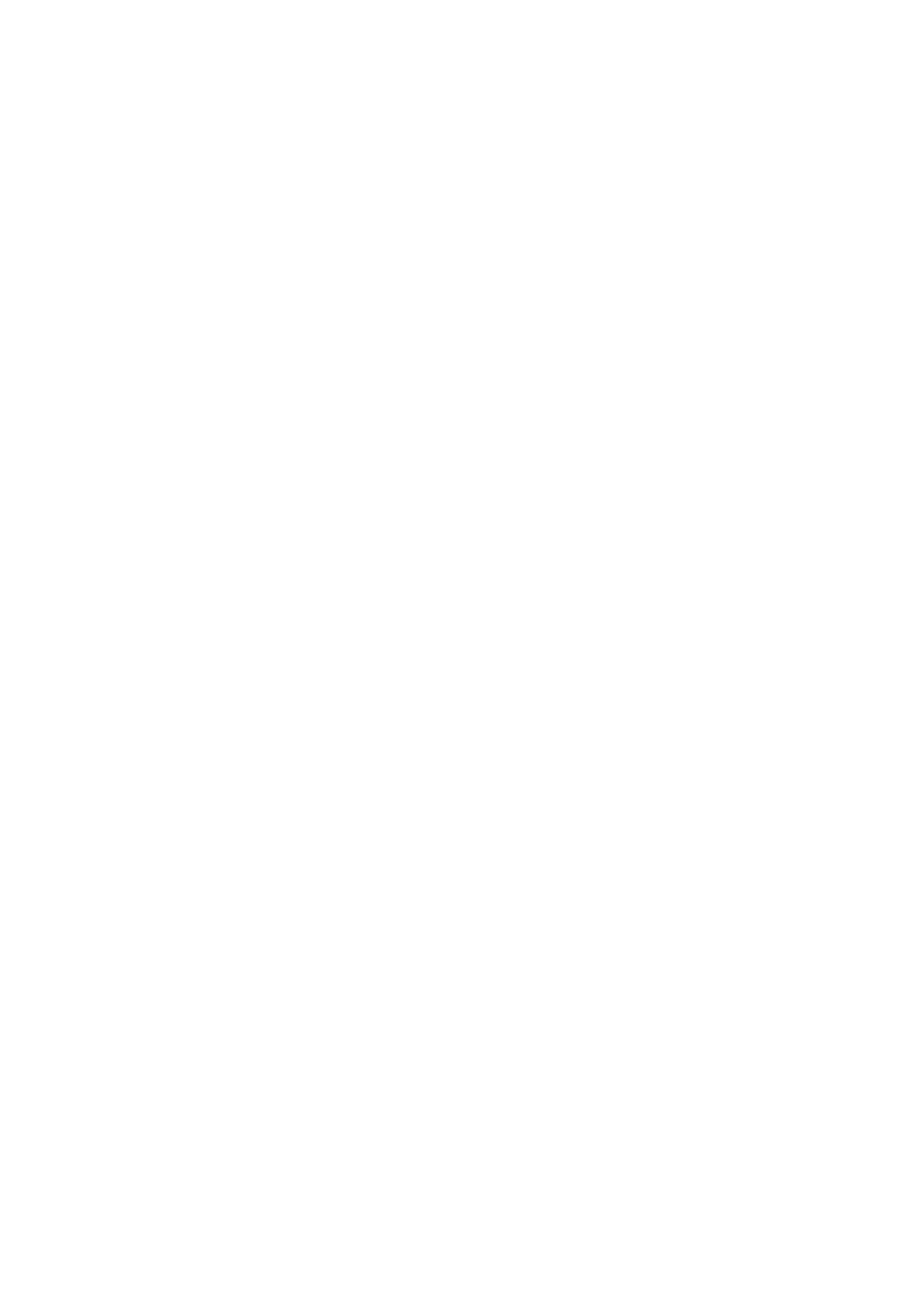#### *(Section 3.)*

- (c) "entertainment lax" means Lax payable under section 3 of ibis  $Acl$
- . '(ca) "hotel" means n building or part of a building or any place where any activity or business is carried on in providing lodging or boarding or any kind of accommodation, with or without supply of food,

drinks or refreshments, to the members of the public on payment or for any consideration with the object of making profit;

 $3$ (d) "luxury" means provision for-

(i) air-conditioning through air-conditioner or central airconditioning or any other mechanical means, or (ii) air-cooling through air-cooler,

provided in any of the rooms, or any pan of a building, constituting a hotel or restaurant;

- (e) "luxury tax" means tax levied under section 4 of this Act;
- (0 "prescribed" means prescribed by rules made under this Act;
- (g) "proprietor" in relation to a holel<sup>3</sup> [or restaurant] includes the person who for the lime being is in chargc of management of a hotel '[or restaurant];
- (h) "restaurant" includes an eating-house.

Liability for 3. 1) An entertainment tax shall be payable by every person who

erucruiinmeni j<sub>s</sub> admitted into or enters any place, within either a holel or restaurant,

which is provided with luxury, where an entertainment is provided, and such lax shall be calculated <sup>5</sup>[ai the rale of 30 *per centum]* of [he total sum paid or payable by such person for all the services including food and drink, supplied to him and also including any fee for admission into such place of entertainment:

'Clause (ca) was a (tiled by s. 2(a) or Ihc West Bengal En detain men is and Luxuries (Holel\* and Restaurants) Tax (Amendment) Acl, 1974 (West Ben. Acl X of 1974).

-Clause (d) was substituted for (he original clause by s. 5(1 )(b) of ihc West Bengal Finance Acl, 1994fWe.il Ben. Acl XVI or ] 994).

These words wilhin the square bracked were inserted with retrospective effccl by s, 2(b) of ihc Wcsl Bengal Enlerluinmcnls and Luxuries (Hotels and Restaurants) Tax (Amendment) Acl. 1974 (Wcsl Ben, Acl X of 1974),

'SeclionS was renumbered as sub-section (1) of thai section and after sub-sect ion (l)as so renumbered, sub'section (2) was added by s. 7(2) or the Wcsl Bengal Taxation Laws (Second Amendment) Act, 1990 (West Ben. Acl VIII of 1990).

'The figure and words "15 *per crntum"* were first substituted for Ihc figure and wonts "10 *per centum"* by s. 3(a) of lite Wcsl Bengal Entertainments and Luxuries (Hotels and Reslaurants)Tax (Amcnd me nl) A cl, 1974 (Wes 1 Ben. Acl X of 1974). ThercaAcr these figure and words wilhin square brackets were substituted Tor ihc figure and words "at the raid of 15 *per cemum"* by s. 3(1 )(a) of the West Bengal Taxation Laws (Amendment) Act. 1979 (West Ben. Acl III of 1979).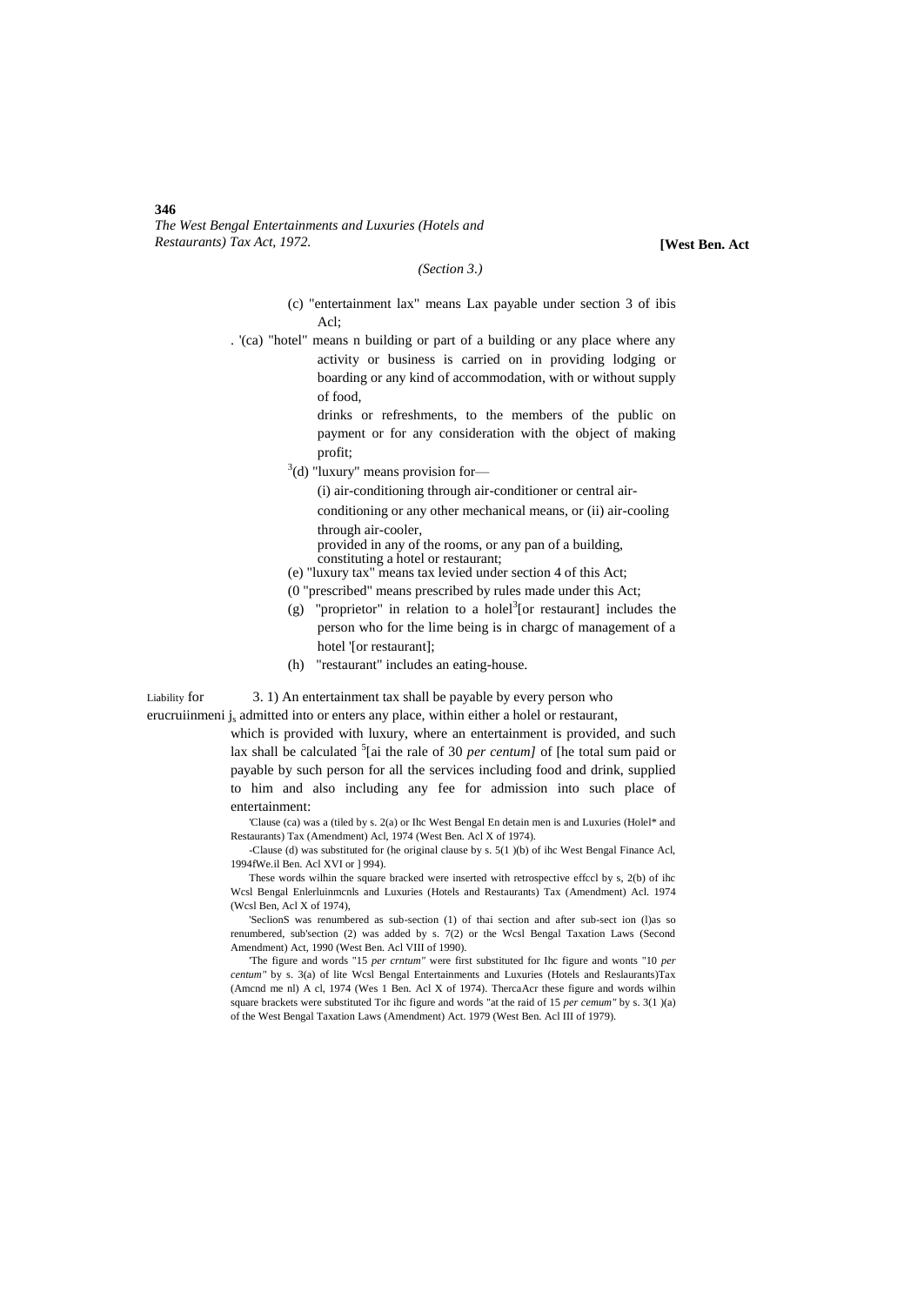## *(Section 4.)*

Provided that where payment is charged for admission to the place of entertainment, the entertainment tax under this section shall in no case be less than '[60 *per centum]* of such payment for admission to the place or entertainment:

-Provided further thai ihe State Government may, by notification published in the *Official Gazette,* direct that entertainment tax shall be payable—

- (a) by such class of persons, or
- (b) in respect of entertainment provided in such class of hotels or restaurants,

at such rate lower than that fixed under this section, and subject to such restrictions and conditions, as may be specified in the said notification;

<sup>2</sup>Providcd also that subject to such restrictions and conditions as may be prescribed, no entertainment tax shall be payable—

- (a) by such class of persons, or
- (b) in respect of entertainment provided in such class of hotels or restaurants and in such area or areas,

as may be prescribed.

 $3(2)$  The entertainment lax shall be recoverable from the proprietor.

<sup>J</sup>4. There shall be charged, levied and paid to the Slate Government Liability for a luxury tax by the proprietor of every hotel and restaurant in which  $\frac{lu*ur}{v}$ <sup>tM</sup>- there is provision for luxury and such tax shall be calculated—

> (a) in the case of a restaurant at the rate of an annual sum of rupees three hundred for every len square metres or part thereof in respect of so much of the floor area of restaurant which is provided with luxury, and

'The figure and words "30 *per ctnium"* were firsi substituted for Lhc figure and words "25 *per centum"* by s. 3(b) of the West Uengat Entertain men Li and Luxuries {Holds and Restaurants) Tax (Amendmenl) Acl. 1974 (West Ben. Act X or 1974), Thereafter Ihese figure and words wiihin square brackets were Mibsliluled for the words "30 *per centum"* by s. 3(1)(b) oT (he Wesl Bengal Taxation Laws (Air end men I) Act, 1979 (Wcsi Ben. Acl III or 1979).

The second and third proviso were added by s, Z( I) of ihe Wesl Bengal Tax a lion Laws (Amendmenl) Act, 1997 (Wesl Ben. Acl XXIII of 1997),

*'See* foot-nolc 4 on page 346. ante.

'Seclion *A* was substiluled Tor lhc original seelion by s, 7 of Ihe West Bengal Tnxalion Lows (Amendment) Act, 1985 (Wesl Ben. Acl V of 19B5).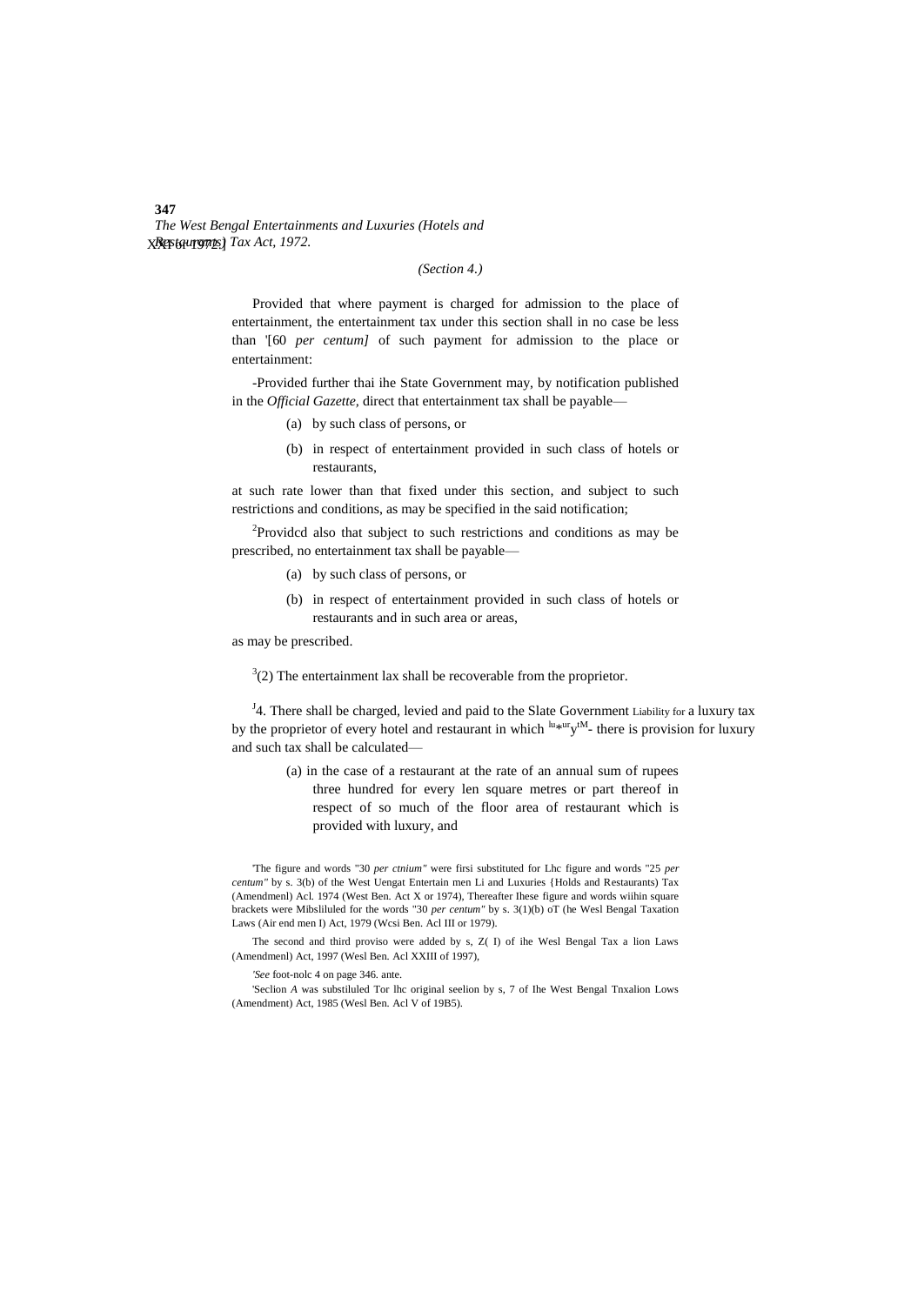*(Sections 4A, 4B.)*

(b) in the case of a hotel at such rate **hol** exceeding '[tweniy- five *percentum* of the daily charges realised or realisable, as the case may be, for an occupied room] provided with luxury as may be notified by ihe Stale Government in the *Official Gazette:*

-Provided that subject to such restrictions and conditions as may be prescribed, no luxury tax shall be charged, levied and paid under clause (b) in respect of daily charges realised or real is able for any occupied room provided with luxury from such class of persons as may be prescribed.

Payment of entertainmen la.T. luxury (ax and returns

MA. The entertainment tax under section 3 recoverable from, and the luxury tax untier section 4 payable by, a proprietor, shall be deposited into a Government Treasury or the Reserve Bank of India, and returns shall be furnished by him to such authority, in such form, in such manner, and within such time, as may be prescribed.

Intersil payable by thcproprieior.

MB. (1) If the amount of entertainment tax payable under section 3 or the luxury tax under section 4 is not paid within the time as prescribed under section 4A, the proprietor shall pay a simple interest at the rate of two *per centum* for each English calendar month of

default from the first day of such month next following the prescribed date up to the month prior to ihe month in which such tax is fully paid or up to the month prior to the month of assessment under section 5 in respect of such period, whichever is earlier, upon so much of the amount of tax payable by him according to returns where returns are furnished, or according to such assessment where returns are not furnished, as remains unpaid at the end of each such month of default.

(2) Where a proprietor fails to make a payment of any tax payable after assessment by [he date specified in the notice issued under subsection (6) of section 5 for payment thereof he shall pay simple interest at the rate of LWO *per centum* for each English calendar month of default from the first day of such month next following the date specified in the demand notice up to the month preceding the month of full payment of

<sup>&#</sup>x27;The words "Iwenly-fivc *per centum* or ihc daily charges realised or realisable Tor an occupied room" were substituted for (lie words "fifteen *percriiatin* on ihc daily charges or a room" by s. 8 of ihe Wcsl Bengal Financo Acl, 1992 (Wcsl Ben, Acl I of 1992), Then ihcsc words in ihe square bnickels were substituted for lhc words "iwcniy-iive*percentum* ul ihe dai ly eh arges real i sed o r real isable for an occupied roam" by s. 5(2) of Lhc Wcsl Bengal Financc Acl, 1994 (Wesi Ben. Acl XVI of 1994). (wx.f, 1,4.85.)

<sup>^</sup>This proviso was added by s, 3(2) of the West Bengal Taxation Laws (Amendment) Ac i, 1997 (West Ben. Acl XXm of 1997).

<sup>&#</sup>x27;Seclions 4A, 4B, 4C and 4D were inserted by s. 7(3) of lhc Wesl Bengal Taxation Laws (Second Amendment) Acl, 1990 (Wesi Ben. Acl VIII of 1990),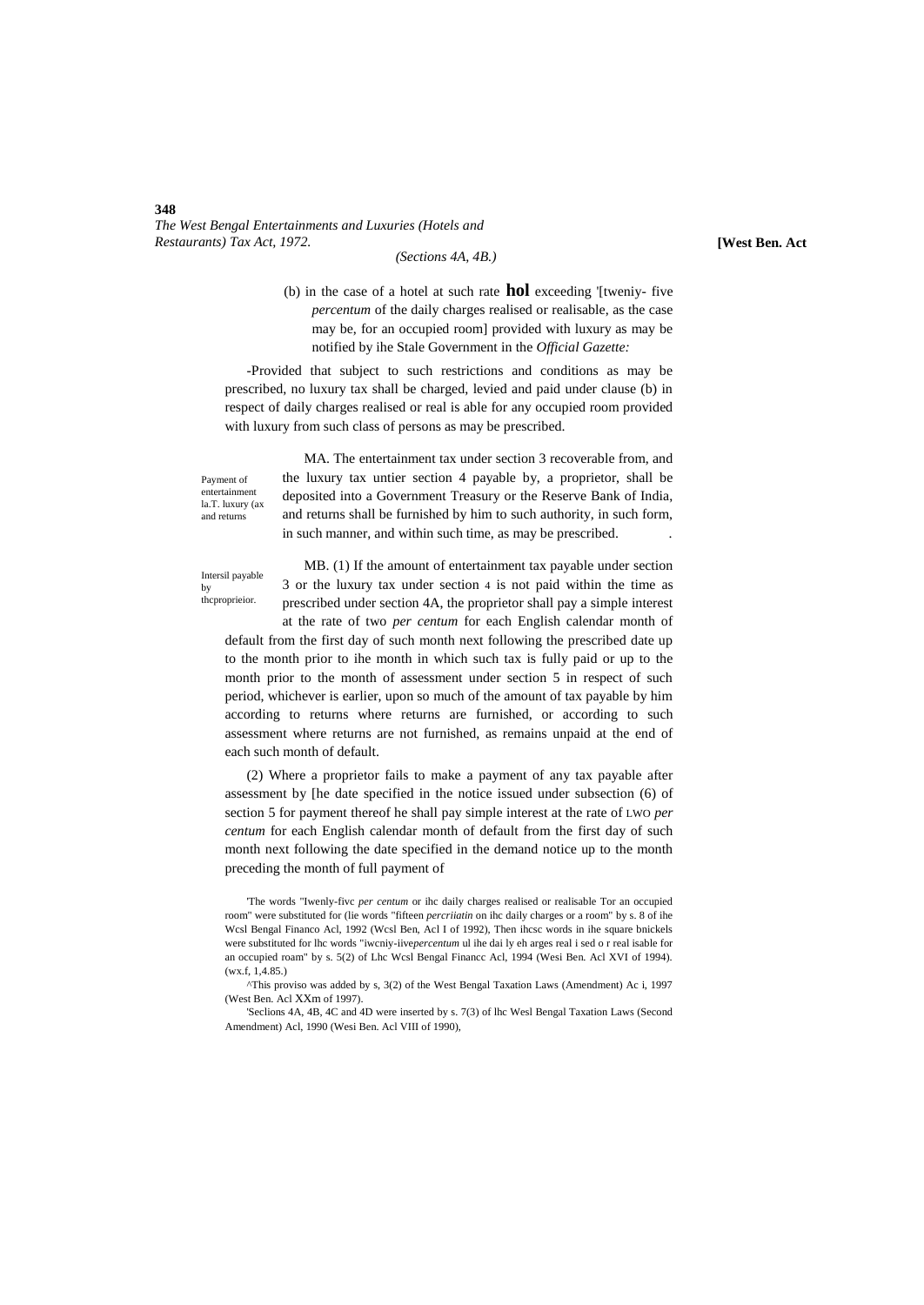XXI of 1972.]

### *(Sections 4C, 4D and 5J*

such lax or up lo Ihe monih preceding the monlh of commencement of proceeding under section 7, whichever is earlier, upon so much of (he amount of lax payable by him according lo such notice as remains unpaid at [he end of each such month of default.

(3) Where as a result of an order under section 5A, '[section 5B or section 5C,] the amount on which interest was payable under this section has been modified, the interest shall be payable on the modified amount.

(4) A proprietor liable lo pay interest under sub-section (1) or subsection (2), shall pay such interest in such manner and by such date or dates as may be prescribed.

(5) Notwithstanding anything contained in sub-section (1) or sub-section (2), no interest shall be payable in such cases or under such circumstances and .subject to such conditions, if any, as may be prescribed.

: 4C. The Stale Government shall, in the prescribed manner, pay a simple interest at the rate of two *per cent urn* for each English calendar month of delay in making refund of tax paid in excess which arises out of an order passed under section 5A, '[section 5B or section 5C,] from the first day of such month next following the expiiy of three months from ihe dale of passing of such order up lo the month preceding the monLh in which the refund is made upon the amount of tax refundable lo him according to such order.

 $J<sup>J</sup>$ 4D. In calculating the interest payable under section 4B or section 4C, the amount of tax in respect of which such interest is to be calculated shall be rounded off to the nearest multiple of one hundred rupees and for ihis purpose where such amount contains a part of one hundred rupees, if such part is fifty rupees or more, it shall be increased to one hundred rupees and, if such part is less than fifty rupees, it shall be ignored.

 $45.$  (1) If any proprietor, who is liable to pay tax under section 3, fails to furnish return in respect of any period or if the prescribed authority is not satisfied that the return furnished for any period is correct or complete, he shall assess to the best of his judgement the amount of

'Words, figures and Idlers were inserted by s. 5(2) of lhc Wesl Bengal Finance Acl. 1999 (Wesl Hen. Acl in of 1999).

*'Srr* fool-nole 3 on page 348, *ante.*

<sup>3</sup> Words, figures and letters were inserted by s. 5(3) of ihe Wesl Bengal Finance Acl, 1999 (Wesl Ben. Acl III of 1999).

'Section 5 was substituted for lhc original section by s. 7(4) of ihe Wesl Bengal Taxation Laws (Second Amendmenl) Act, 1990 (Wesl Ben. Acl VIII of 1990). Prior lolhc substitution lhc words "be assessed and recovered" were subsliluted with retrospective effect for the words "be recoverable" by s. 5 of lhc Wesl Bengal Entertainments and Luxuries (Hotels and Rcslaurnnls) Tax (Amendment) Acl. 1974 (Wesl Ben. Acl X of 1974).

Interest payable by the Slate **Government** 

Rounding ofTonhe amount of tax payable for calculating in teres l.

Assessment of lax and determination of interest.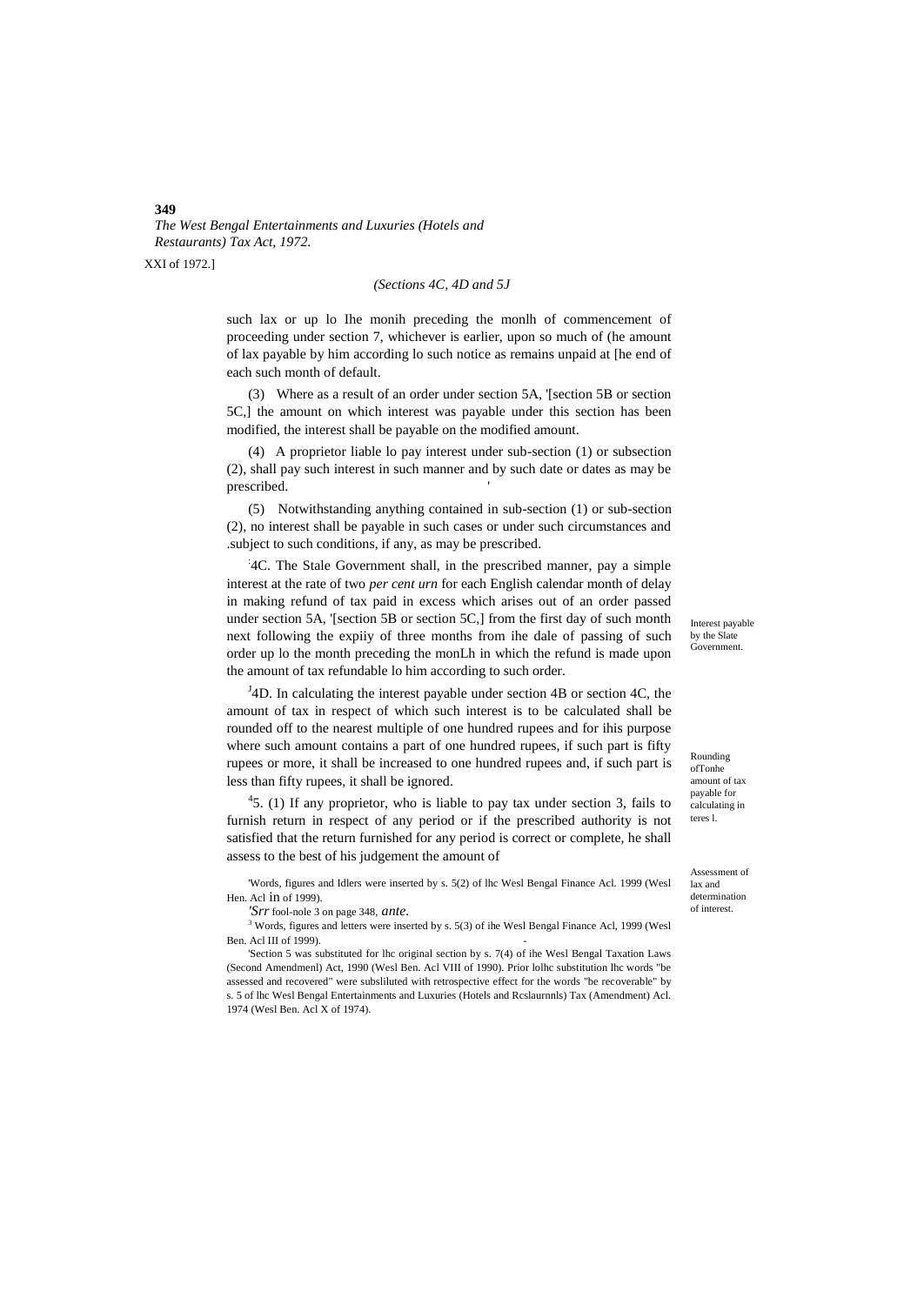**[West Ben. Act**

*(Section 5.)*

entertainment tax due from such proprietor and, in making such assessment, shall give such proprietor a reasonable opportunity of being heard.

(2) If any proprietor, who is liable to pay tax under section 4, fails to furnish return in respect of any period or if the prescribed authority is not satisfied that the return furnished for any period is correct or complete, he shall proceed to assess to the best of his judgement the amount of luxury tax due from such proprietor and, in making such assessment, shall give such proprietor a reasonable opportunity of being heard.

(3) Where the prescribed authority is satisfied that any proprietor is liable to pay interest under section 4B, he shall, in such manner as may be prescribed, determine ihc amount of interest payable by such proprietor.

(4) No assessment under sub-section (i) or sub-section (2) shall be made after the expiry of two years from the end of the period in respect of which the assessment is made or from the commencement of section 7 of the West Bengal Taxation Laws (Second Amendment) Act, 1990,

whichever is latter.

1

(5J In computing the time limited by sub-section (4) for making any assessment under sub-section (1) or sub-section (2), the period during which ihe prescribed authority is restrained from commencing or continuing any proceeding for such assessment by an order of any Court shall be excluded.

West Ben, Acl VIII of 1990.

(6) Where any lax is due in consequence of any assessment made under sub-section (1) or sub-section (2) or interest is due in consequence of any determination under sub-section (3), the prescribed authority shall serve upon the proprietor such notice as may be prescribed.

*(Sections 5A-5C.)*

: 5A. (1) A proprietor aggrieved by an order made under this Act or the rules made [hereunder may appeal to such authority und in such manner as may be prescribed within sixty days from ihe dale on which he receives an intimation of such order or within such further period as may be u 11 owed by such authority for cause shown lo his satisfaction.

(2) The appellate authority shall dispose of the appeal in the manner prescribed.

(3) Subject to such rules as may be prescribed, (he prescribed authority may, of its own motion or upon application, review an assessment made or order passed under this Act or the rules made thereunder within two years from the date of making such assessment or passing such order:

Provided that no assessment shall be<sup>1\*\*\*\*</sup> reviewed without giving the proprietor a

<sup>&#</sup>x27;Sections 5B and SC were inserted by s. 5(5) of llie Wesl Bcngjl Finance Acl, 1999 (Wesl Ben. Acl tltofl999),

<sup>&#</sup>x27;These wortli uerc inserted by s. 7(6) of ihe West Bengal Taxation Laws (Sccond Amendment) Acl, 1990 (Wcsl Ben.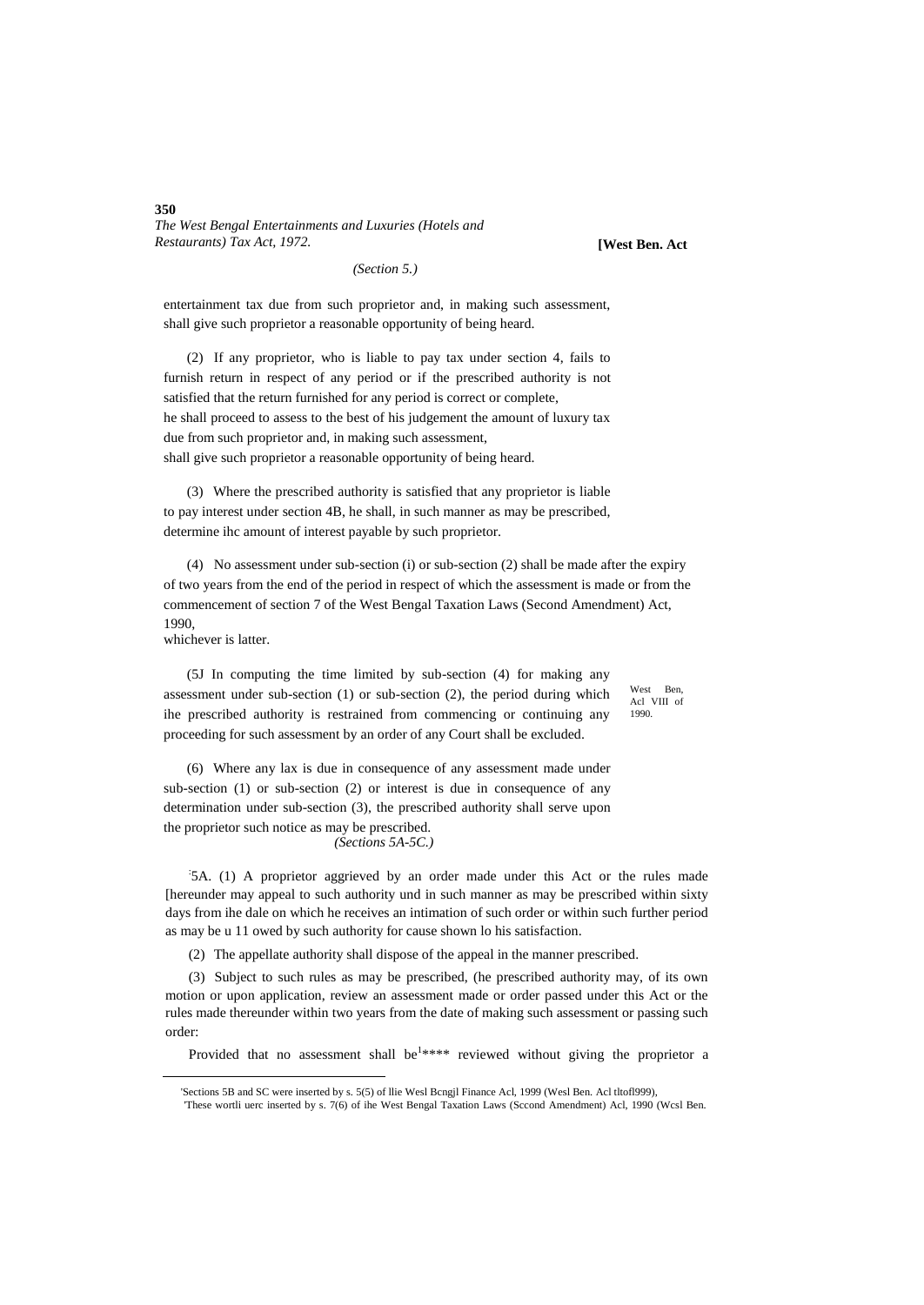reasonable opportunity of being heard:

^Provided further that the prescribed authority may, on application or on its own motion, review, on or before the 31st day of March, 1996, any assessment made, on or before the 31st day of March, 1994, under sub-section (2) of section 5 of the lax payable by a proprietor under clause (b) of seclion 4.

 $15B$ . Subject to such rules as may be made under this Act and for reasons to be recorded in writing, the Commissioner may, on his own motion, revise any assessment order or any other order, passed by any authority under section 5, or scction 5A, and the rules made thereunder.

 $<sup>J</sup>$ 5C. Subject to such rules as may be prescribed under this Act and for reasons lo be</sup> recorded in writing, ihe Commissioner may, upon application, revise an appellate order passed by any authority under section 5A and the rules made thereunder:

Provided that the provisions of this seclion shall not apply to any appellate order passed by an appellate authority under sub-section (2) of section 5A on any day before Ihe date of coming into force of this section.

Appeal and

*Sun mow*  revision by Ihe Ci:m missioncr.

Revision by Commissioner upon •Tpplicauon .

Acl VIII of I990J.

 $\overline{a}$ 

-Scclion 7A was inserted by s. 4 of the Wcsl Bengal l: inancc Acl. 1997 (Wcsl Hen. Acl V of 1997). ■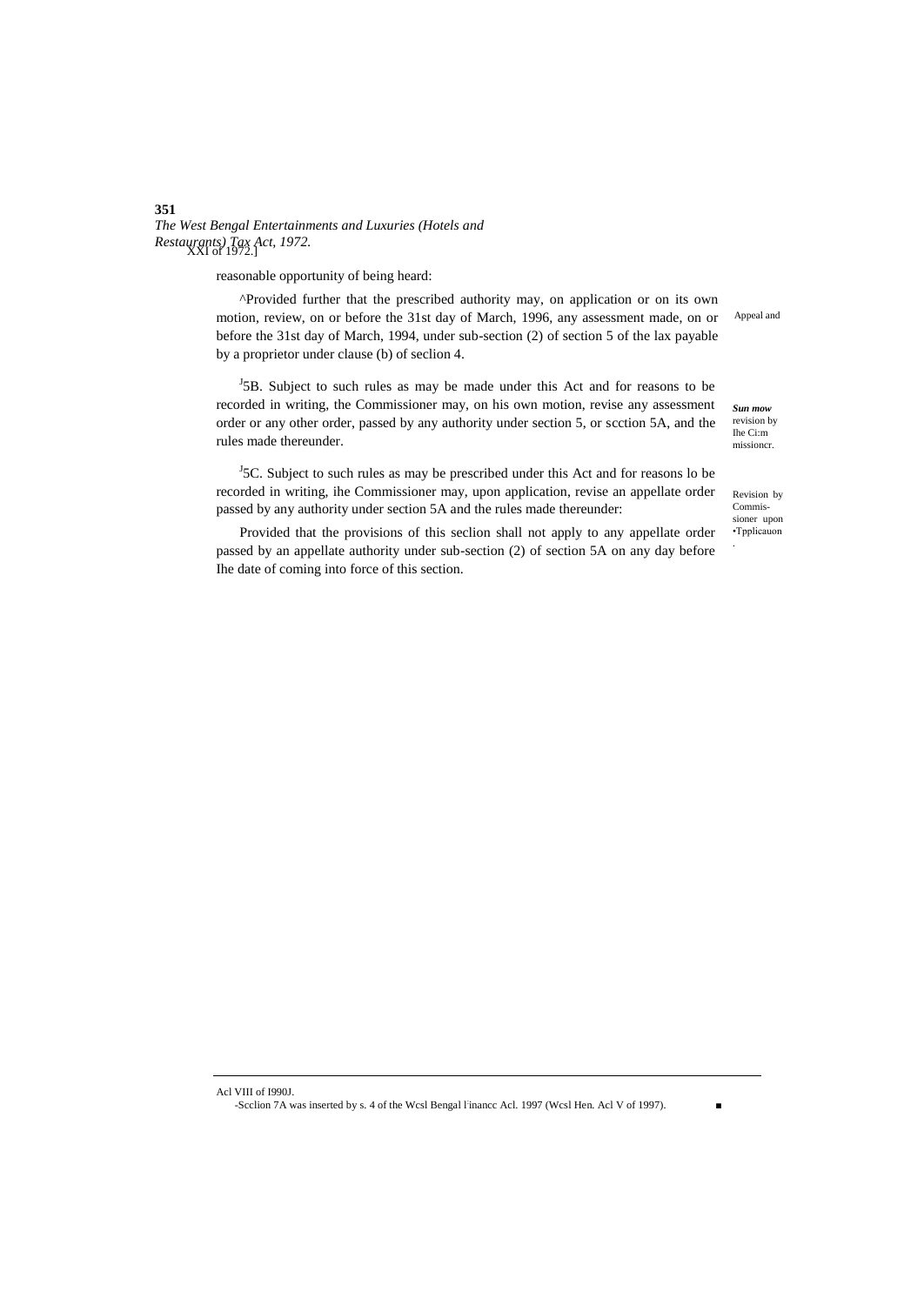*(Sections 6-7A.)*

[West Ben. Act

 $p \leq W$ iiy. 6, (1) [f any person fails to pay Ihe entertainment tax or the luxury tax within the prescribed period he shall, on conviction before a Magistrate, be liable lo a fine not exceeding five hundred rupees and where the offence is a continuing one, with a further fine not exceeding five rapees for every day during which the ofrence continues.

> (2) A person who is convicted for an offence under sub-section (1) shall, in addition to the fine, be liable to pay the tax which was payable by him under section 3 or section 4 of this Acl, as the case may be.

Jlecoveiy is Lin lire a r of hntl revenue.

7. Any sum due on account of entertainment lax or luxury lax '[or .interest] shall be recoverable by the Slate Government as an arrear of land revenue under the Bengal Public Demands Recovery Act, 1913.

Ben. Acl III of 1913.

Special mode of recovery.

■7A. (1) Notwithstanding any proceeding being initiated under section 7 for recovery of entertain men t tax or luxury Lax or interest as an arrear of land revenue, the prescribed authority may, at any time or from Lime to time by notice in the prescribed form, require any person from whom money is due or may become due to the proprietor referred to in section 4A or section 4B or any person who holds or may subsequently hold money for or on account of such proprietor, to deposit into a Government Treasury or the Reserve Bank of India under Ihe appropriate head of account, either forthwith upon the money becoming due or being held or at or within the time specified in the notice (not being before the money becomes clue or is held), so much of ihe money as is sufficient to pay the amount due by such proprietor in respect of ihe arrears of such tax or interest or the whole or Ihe money when such money is equal to or less than the amount due.

(2) A notice under this section may be issued to any person who holds or may subsequently hold any money for, or on account of, the proprietor jointly with any other person and, for the purposes of this section, the shares of the joint-holders in such account shall be presumed, until the contrary is proved, to be equal.

(3) A copy of the notice shall be forwarded to the proprietor at his last address known lo the prescribed authority, and, in the case of a joint account, to all the joint-holders at their last addresses known to the prescribed authority.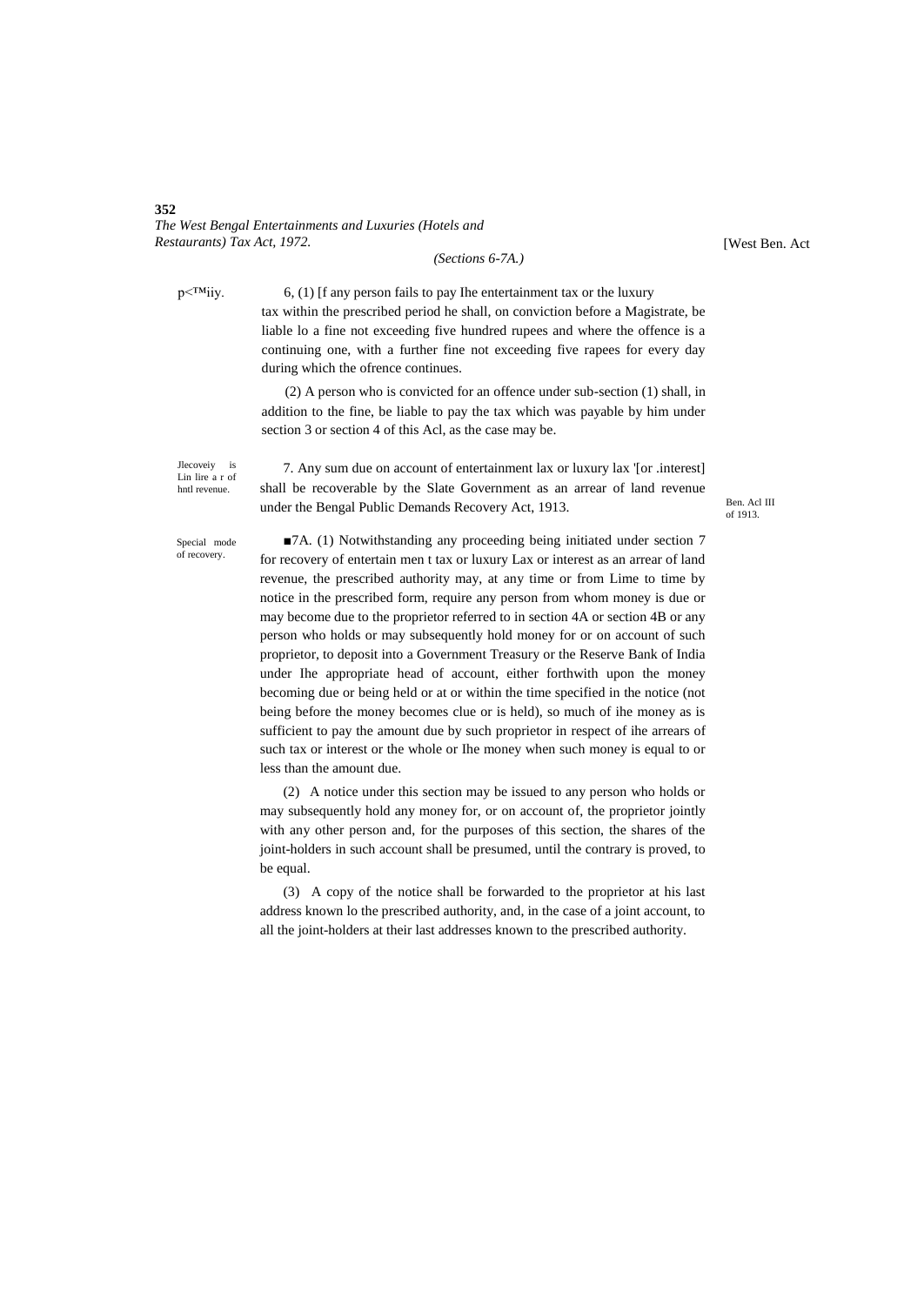## *(Section 7A.)*

(4) Save as oiherwise provided in [his section, every person to whom a notice is issued under this section shall be bound to comply with such notice, and, in particular, where any such nolice is issued to a post office, banking company or insurer, il shall not be necessary for any pass book, deposit receipt, policy or any other document lo be produced for the purpose of any entry, endorsement or the like being made before payment is made, notwithstanding any rule, practice or requirement to the contrary.

(5) Any claim with respect Lo any property in relation to which a notice under this section has been issued, arising afler the dale of the notice, shall be void as against any demand contained in the notice.

(6) Where a person to whom a notice under this section is sent proves lo ihe satisfaction of the prescribed authority that ihe sum demanded or any part thereof is not due to Ihe proprietor or that he does not hold any money for, or on account of, the proprietor or that the money demanded or any pari thereof is nol likely lo he due to ihe proprietor or be held for, or on account of, Ihe proprietor, then, nothing contained in this section shall be deemed to require such person lo deposit any such sum or part thereof, as Ihe case muy be.

(7) The prescribed authorty may, at any time or from time lo time, amend or revoke any notice issued under this section or ex lend the time Tor making any payment in pursuance of such notice.

(8) The Treasury or the Bank shall grant a receipt for any amount paid in compliance wilh a notice issued under this section, and the person so paying ihe amount shall be fully discharged from his liability lo the proprietor to Ihe extent of the amounL so paid.

(9) Any person discharging any liability to the proprietor after receipt of a notice under this section shall be personally liable lo the prescribed authority, to the extent of his own liability to the proprietor so discharged or to ihe extent of the liability of Ihe proprietor for any sum due under this Acl, whichever is less.

(10) If the person to whom a notice under this section is sent fails io make payment in pursuance thereof, he shall be deemed to be a proprietor in default in respect of the amount specified in the notice, and further proceedings may be taken against him for the recovery of the amount as if it were an arrear due from him, and the notice shall have the same effect as attachment of a debt.

(11) The prescribed authority may apply lo the court in whose custody (here is money belonging to the proprietor for payment Lo him of the entire amount of such money or. if it is more than the amounL or tax or interest due, an amount sufficient to discharge the liability of the amount of tax or interest: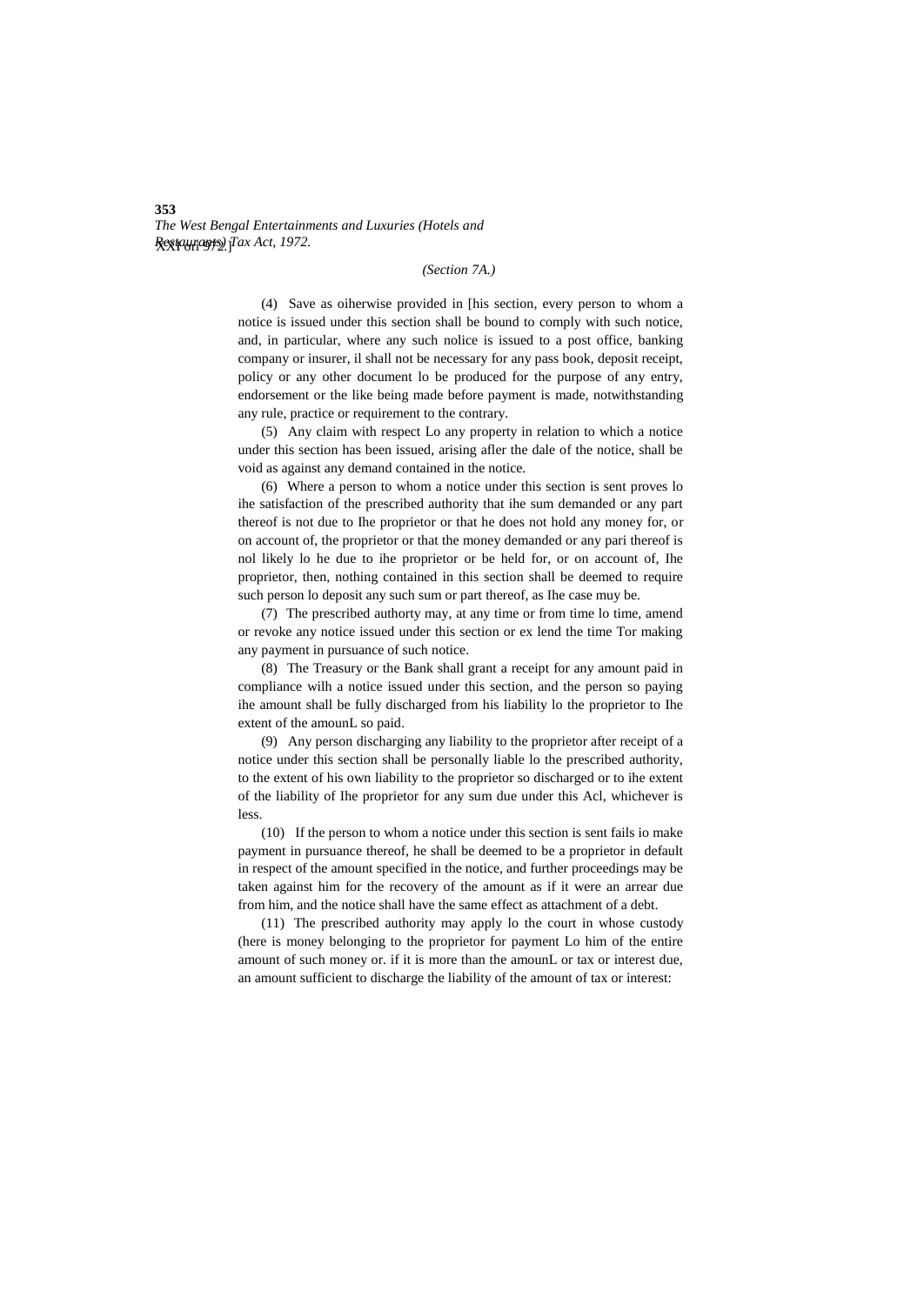|            | The West Bengal Entertainments and Luxuries (Hotels and<br>Restaurants) Tax Act, 1972.                                                                                                                                                                                                                                                                                                                                                                                                                                                                                                                          | [West Ben. Act |
|------------|-----------------------------------------------------------------------------------------------------------------------------------------------------------------------------------------------------------------------------------------------------------------------------------------------------------------------------------------------------------------------------------------------------------------------------------------------------------------------------------------------------------------------------------------------------------------------------------------------------------------|----------------|
|            | (Sections 8, 8A and 9.)                                                                                                                                                                                                                                                                                                                                                                                                                                                                                                                                                                                         |                |
|            | Provided thai any dues or properly exempt from attachment in                                                                                                                                                                                                                                                                                                                                                                                                                                                                                                                                                    |                |
|            | execution of a decree of a civil court under section 60 of the Code of                                                                                                                                                                                                                                                                                                                                                                                                                                                                                                                                          |                |
|            | Civil Procedure, 1903, shall be exempt from any payment required to be 5 of 1908. made under<br>this section,                                                                                                                                                                                                                                                                                                                                                                                                                                                                                                   |                |
| inspeaion  | 8. (1) The Commissioner and such other officers as may be                                                                                                                                                                                                                                                                                                                                                                                                                                                                                                                                                       |                |
|            | prescribed] may enter any hotel or restaurant at any reasonable time with a                                                                                                                                                                                                                                                                                                                                                                                                                                                                                                                                     |                |
|            | view to seeing whether the provisions of this Acl or the rules made thereunder<br>are being complied with.                                                                                                                                                                                                                                                                                                                                                                                                                                                                                                      |                |
|            | (2) If any person prevents or obstructs the eniry of '[any officer referred to                                                                                                                                                                                                                                                                                                                                                                                                                                                                                                                                  |                |
|            | in sub-section $(1)$ , he shall, in addition lo any other punishment to which he is                                                                                                                                                                                                                                                                                                                                                                                                                                                                                                                             |                |
|            | so liable under any law for the time being in force, be liable, on conviction                                                                                                                                                                                                                                                                                                                                                                                                                                                                                                                                   |                |
|            | before a Magistrate, to a fine not exceeding two hundred rupees.                                                                                                                                                                                                                                                                                                                                                                                                                                                                                                                                                |                |
|            | (3) -"[Every officer referred lo in<br>$sub-section (1)]$<br>shall                                                                                                                                                                                                                                                                                                                                                                                                                                                                                                                                              | be<br>deemed   |
|            | . be a public servant within the meaning of seclion 21 of the Indian Penal 45 or 1860, Code.                                                                                                                                                                                                                                                                                                                                                                                                                                                                                                                    |                |
| Indemnity. | <sup>J</sup> 8A. No suit, prosecution or other legal proceeding shall lie against                                                                                                                                                                                                                                                                                                                                                                                                                                                                                                                               |                |
|            | any officer of the Slate Government for anything which is in good faith done or                                                                                                                                                                                                                                                                                                                                                                                                                                                                                                                                 |                |
|            | intended to be done in ihe discharge of his duties under this Act or the rules                                                                                                                                                                                                                                                                                                                                                                                                                                                                                                                                  |                |
|            | made thereunder.                                                                                                                                                                                                                                                                                                                                                                                                                                                                                                                                                                                                |                |
| Saving.    | 9. No entertainments lax, in relation to an entertainment in a hotel                                                                                                                                                                                                                                                                                                                                                                                                                                                                                                                                            |                |
|            | or restaurant, shall be leviable on any person under the provisions of seclion 3 of the Bengal Amusements Tax                                                                                                                                                                                                                                                                                                                                                                                                                                                                                                   |                |
|            | Act, 1922, if such person pays entertainment lax under the provisions of this Aci.                                                                                                                                                                                                                                                                                                                                                                                                                                                                                                                              |                |
|            |                                                                                                                                                                                                                                                                                                                                                                                                                                                                                                                                                                                                                 |                |
|            | The words, figures and brackets "Inspector appointed by Ihe Slate Government under section 3<br>oT (he Bengal Finance (Sales $\bar{I}$ ja) Acl, 1941 (Ben. Acl $\bar{V}$ of 1941) to assist the Commissioner of<br>Commercial Taxes," were first substituted Tor Ihe words "Amusement Tan Inspector" by s. 3(2) oT<br>(he Wesl Bengal Taxation Laws (Amendment) Act, 1979 (Wesl Ben.                                                                                                                                                                                                                            |                |
|            | Acl 111 of 1979). Thereafter the words "Agrieullurjl Income Tax Inspector appointed by ihe Stale                                                                                                                                                                                                                                                                                                                                                                                                                                                                                                                |                |
|            | Government lo assist the Commissioner of Agricultural Income Tax." were substituted for the words,<br>figures and brackets "Inspector appointed by lhc State Government under section 3 of the Bengal<br>Finance (Sales Tax) Act. 1941 to assist the Commissioner of Commercial Taxes." by s. 5 or lhc West<br>Bengal Taxation Laws (Amendment) Act. 198B (Wesl Ben, Act LI or 1988), Finally, the words<br>within the square brack els were substituted for lhc words "Any officer nol below the rank of<br>Agricultural Income Tax Inspector appointed by the State Government lo: 1s si >,1 ihe Commissioner | oft 922.       |
|            | of Agricultural Income Tax, in Calcutta and Sub-Deputy Collector in a district, authorised by the State<br>Govern men! Tor the purpo.se,"                                                                                                                                                                                                                                                                                                                                                                                                                                                                       | Ben. AclV      |
|            | by s. 5(6)(i) or the West Bengal Finance Acl, 1999 (West Ben. Acl Lit of 1999).<br>Words, figure and brackets within lhc square brackets were substituted for lhc words "any"                                                                                                                                                                                                                                                                                                                                                                                                                                   |                |
|            | officer so authorised," hy s. $5(6)(ii)$ , <i>ibid.</i><br>'Words, figure and brackets wilhin the square brackets wen: subs Li It) Led Tor lhc words "Every<br>officer authorised under I his section" by s. $5(6)(iii)$ , <i>ibid.</i>                                                                                                                                                                                                                                                                                                                                                                         |                |
|            | This section was inserted hy s. 7(7) or lhe West Bengal Taxation Laws (Second Amendment)<br>Act. 1990 (Wesl Ben. Acl Vttl of 1990).                                                                                                                                                                                                                                                                                                                                                                                                                                                                             |                |
|            |                                                                                                                                                                                                                                                                                                                                                                                                                                                                                                                                                                                                                 |                |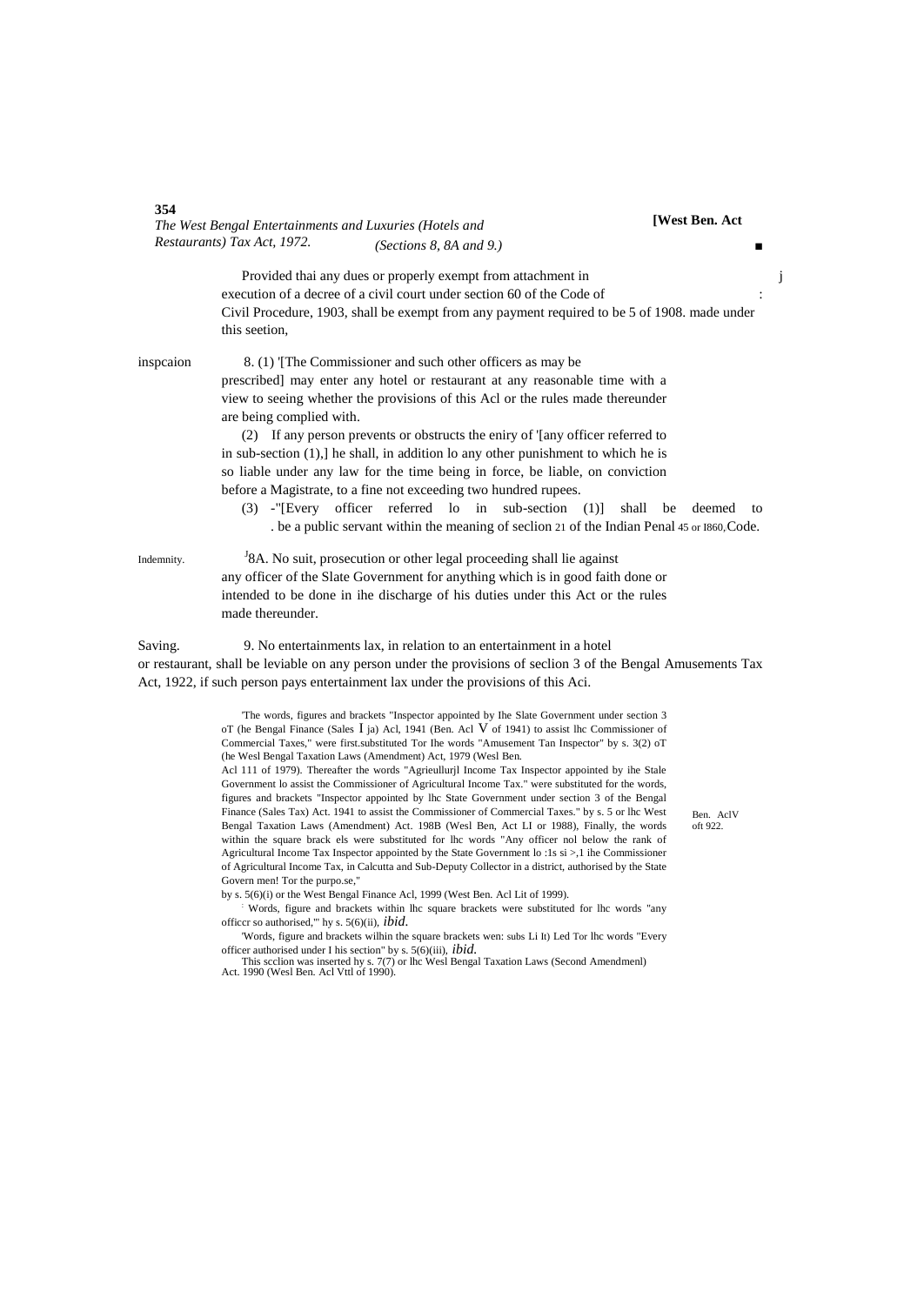**355** XXI<sub>INE</sub> West Bengal Entertainments and Luxuries (Hotels and *Restaurants) Tax Act, 1972. (Section 10.)*

> 10. (I) The State Government may make rules for carrying out Ihe Rules. \*■- purposes of this Act.

(2) In particular and wilhoul prejudice to the generality of" the foregoing powers, such rules may provide for all or any of the matter; which, under any provision of this Act, are required lo be prescribed or to be provided by rules.

(7) The amount of tax assessed under sub-section (1) or subsection (2), less the sum, if any, already paid by ihe proprietor in respect of the said period, shall, together with any interest determined under sub-section (3) that may be directed to be paid under the provisions of sub-section (6), be paid in the manner and within the dale as may be specified in a notice by the prescribed authority for this purpose, and the dale to be so specified shall not be less than thirty days from the dale of service of such notice.